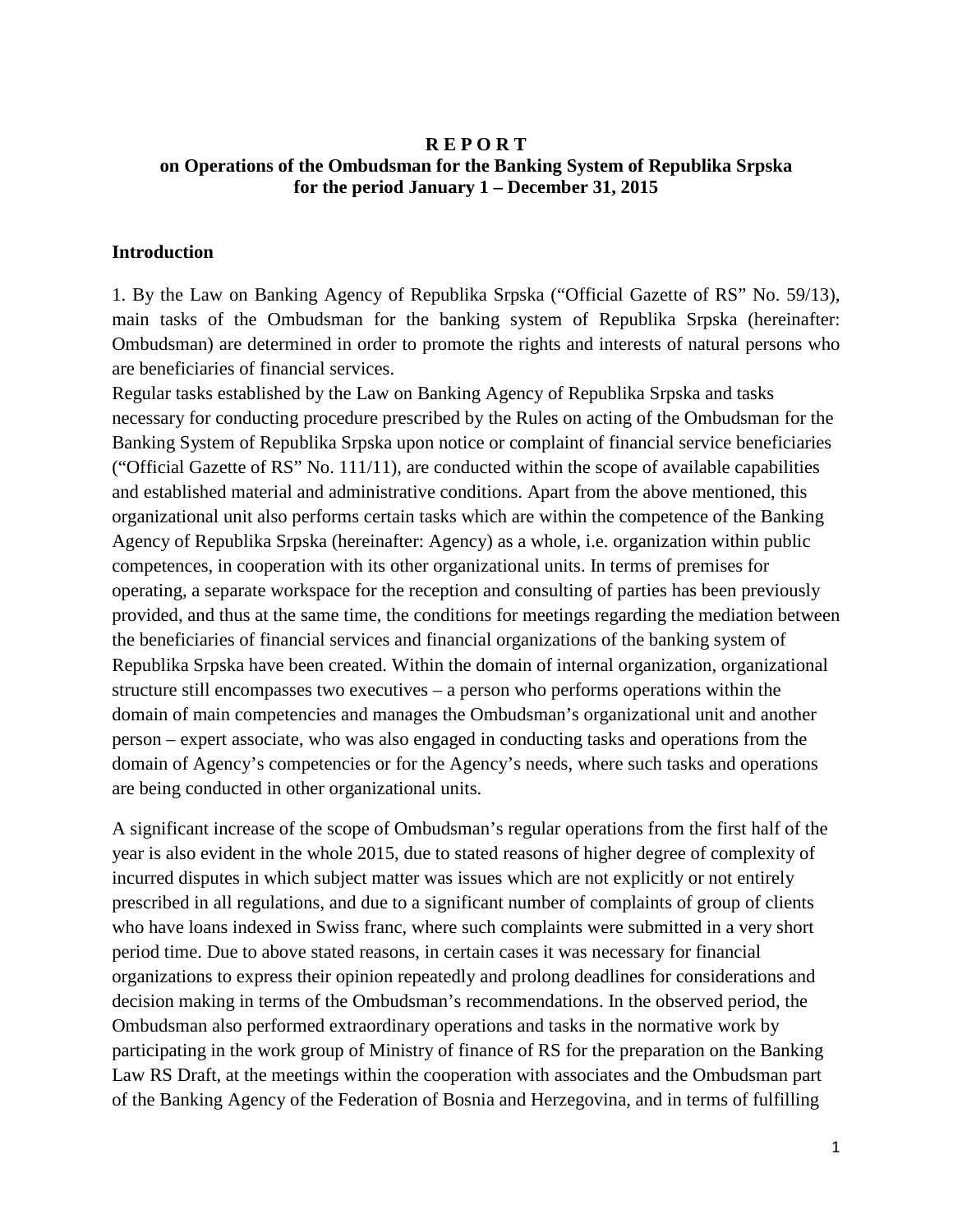obligations towards the INFO Network since the Ombudsman is the member of the previously said.

Since the beginning of operations of the Ombudsman for the banking system of RS organizational unit, including the observed reporting period, more than 580 complaints by financial service beneficiaries were received, and more than 680 queries, requests and other different requests for which explanations were provided.

# **2. Complaints, queries and other statements of the financial service beneficiaries**

## 2.1. Complaints resolving

In the period from 1 January to 31 December 2015, the Ombudsman's organizational unit has received 159 complaints and notices anent the incurred disputes and other legal affairs regarding a disputed subject matter or a general request to discuss certain questions in individual relations among the beneficiaries and providers of financial services, and related to the operations of financial organizations of the banking system of Republika Srpska. Out of the procedures currently being processed in this organizational unit, 24 complaints, i.e. notices are being processed at the various levels of proceedings. Within the stated number of complaints received, 40 premature beneficiaries' complaints with an identical content were related to the issue of legality of loan agreements indexed in Swiss Franc and the adequacy of calculated installments of such loans in the period of contractual obligations.

In the observed period, out of 105 concluded proceedings under the complaints and notices of the financial service beneficiaries, including 18 proceedings initiated in 2014:

**34** well-founded beneficiaries' complaints were resolved in favor of the beneficiaries

**18** ill-founded complaints

**1** complaint – financial organization proposal to resolve the dispute by means of mediation was not accepted by the beneficiary

**8** complaints - complainants withdrew their complaints

**2** complaints – were not accepted due to irregular submission of documentation

**42** complaints – argued answers were given to the beneficiaries with the instructions related to the application of relevant material and procedural legislation in individual matters and necessary further procedures (7 complaints were forwarded to the Banking Agency of Federation of Bosnia and Herzegovina, since further processing is within the scope of its competence, bearing in mind actions arisen, possible jurisdiction or the assignment of competent authority or persons with public authority, 3 complaints were submitted to the Institution of Ombudsman for human rights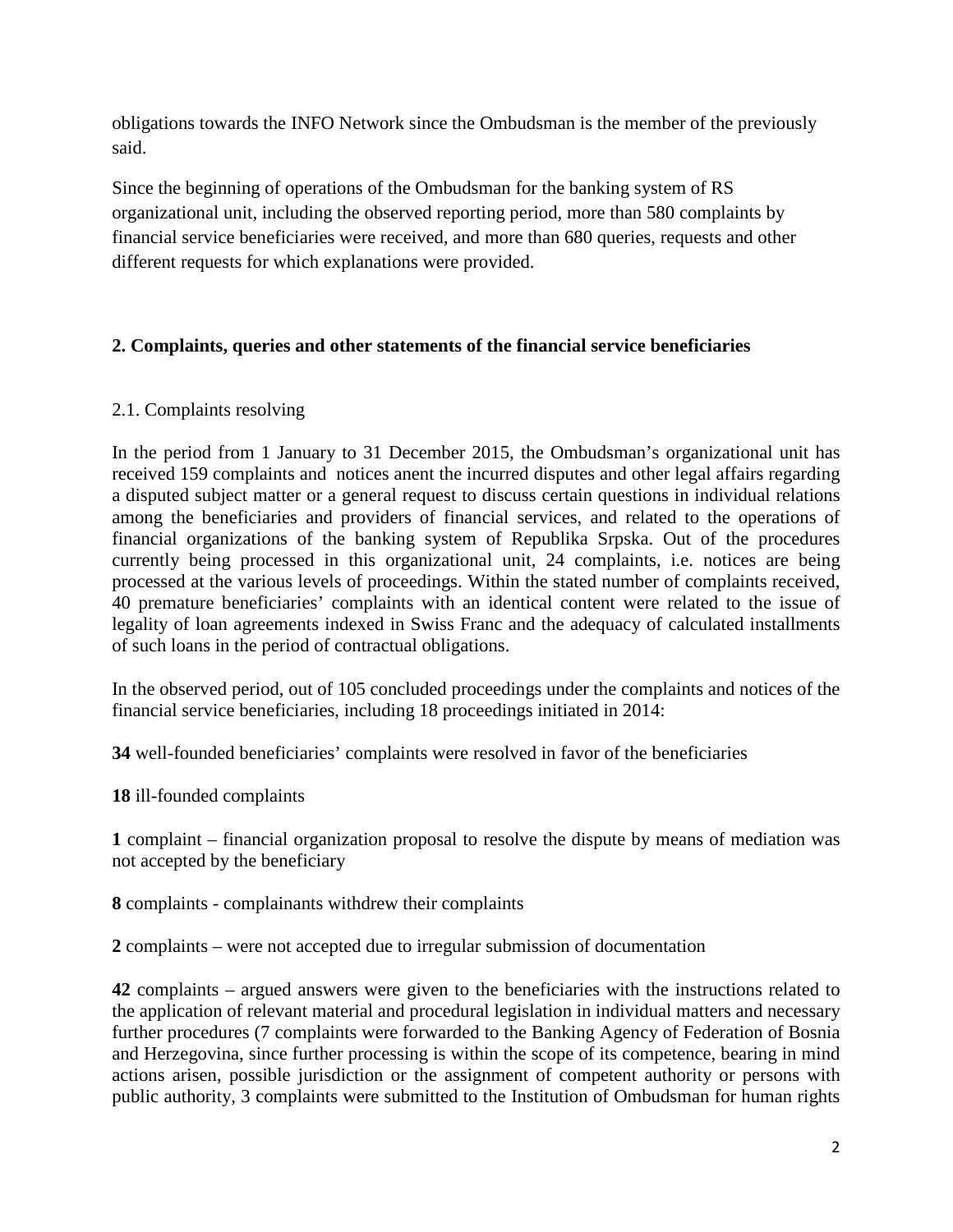of Bosnia and Herzegovina ,while 1 complaint together with the documentation was forwarded to the competent judicial authorities).

In the observed period, there were no procedures of meditation between the beneficiaries and providers of financial services, since the settlement regarding the disputes upon beneficiaries' request was achieved in the procedure of complaint consideration which precedes the scheduling of mediation procedure.

# **a) Number of queries per providers of financial services**

| <b>Providers of financial services</b> | <b>Number of queries</b> |           |
|----------------------------------------|--------------------------|-----------|
| <b>Banks</b>                           | 93                       | $(88\%)$  |
| Microcredit Organizations              | 9.                       | $(9\%)$   |
| <b>Leasing Providers</b>               |                          | $(1\%)$   |
| Saving-Credit Organizations            |                          | $(0\%)$   |
| Other                                  |                          | 2 $(2\%)$ |
| <b>TOTAL</b>                           | $105(100\%)$             |           |

# **b) Number of queries per types of financial services**

| <b>Types of financial services</b> | Number of queries and percentage |
|------------------------------------|----------------------------------|
| Loans                              | 60 (57%)                         |
| Deposit operations                 | $11(10.5\%)$                     |
| <b>Payment transactions</b>        | 4(4%)                            |
| Electronic payment instruments     | $11(10.5\%)$                     |
| Leasing operations                 | $1(1\%)$                         |
| Other                              | 18 (17%)                         |
| <b>TOTAL</b>                       | $105(100\%)$                     |

# *Table 1.*

|                              |      | Number of queries per providers of financial services |      |      |
|------------------------------|------|-------------------------------------------------------|------|------|
|                              | 2012 | 2013                                                  | 2014 | 2015 |
| <b>Banks</b>                 | 128  | 151                                                   | 77   |      |
| Microcredit<br>organizations |      |                                                       | 17   |      |
| easing                       |      |                                                       |      |      |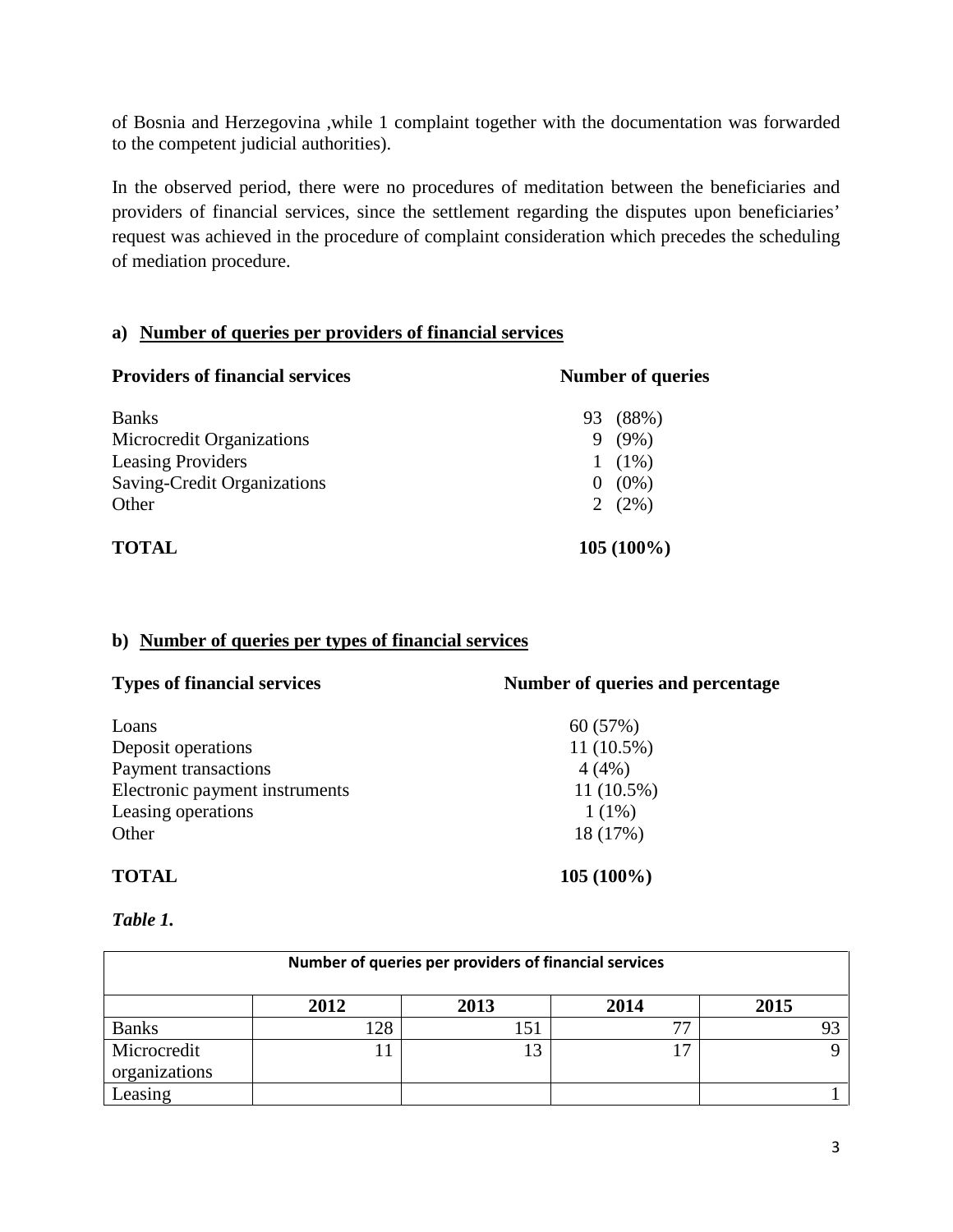| Providers            |     |     |    |     |
|----------------------|-----|-----|----|-----|
| Saving-Credit        |     |     |    |     |
| <b>Organizations</b> |     |     |    |     |
| Other                |     |     |    |     |
| <b>Total</b>         | 139 | 166 | 96 | 105 |

| Number of queries per types of financial services |      |                |      |      |
|---------------------------------------------------|------|----------------|------|------|
|                                                   | 2012 | 2013           | 2014 | 2015 |
| Loans                                             | 97   | 116            | 64   | 60   |
| Deposit<br>operations                             | 6    | $\overline{2}$ | 3    | 11   |
| Payment<br>transactions                           | 9    | 19             | 12   | 4    |
| Electronic<br>payment<br>instruments              | 13   | 11             | 9    | 11   |
| Leasing<br>Providers                              |      |                |      |      |
| Other                                             | 14   | 12             | 8    | 8    |
| Total                                             | 139  | 166            | 96   | 105  |

*Table 2.*



# Graph 1

**a) Loan operations.** According to the data given in the Table 1., in the previous year, most of the complaints and notices of the financial service beneficiaries were related to loan operations.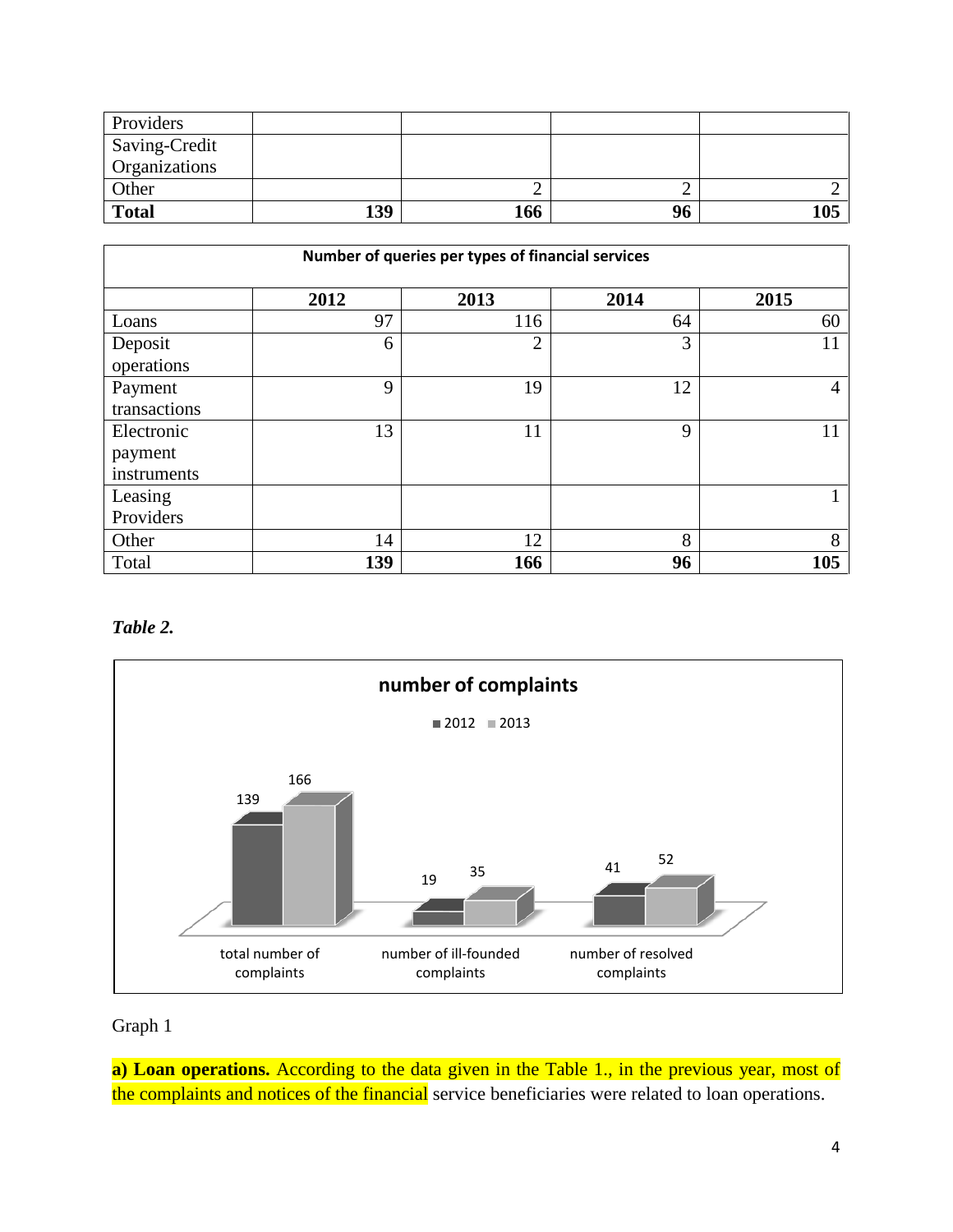In the observed period, the most common subject of the complaints of financial service beneficiaries and incurred disputes was related to the regularity of negotiating of individual clauses on interest rate variability and practice of financial organizations in calculating and changing, i.e. increasing or avoiding to decrease negotiated variable interest rates during the contractual relation, i.e. repayment of individual loans. In relation to such matter of dispute, the complaints were related to the practice of 4 banks from Republika Srpska, and 4 banks with the head office in the Federation of Bosnia and Herzegovina, and in the observed period, 30 complaints having as a subject the mentioned dispute were submitted, representing 25% of all complaints related to the rights and obligations of beneficiaries within the group of loan operations. Additionally, it should be emphasized that all complaints of such type are related to the period of conclusion of individual loan operations and their execution prior to the Law on Amendments to the Law on Banks of Republika Srpska ("Official Gazette of RS" No. 116/11) coming into force, and by which regulation, explicitly and additionally, in relation to the general and already existing obligation rules, within the domain of financial services usage by physical entities, it has been impeded to negotiate clauses on interest rate variability on loans with undefined, i.e. indefinable elements, and such clauses to be the subject of contractual obligation, resulting in irregular practice in a concrete application. Regarding the banks in Republika Srpska and in the Federation of Bosnia and Herzegovina, within the frameworks of such disputes, the question which arises is the basic modalities in negotiating and acting on calculation and changing (increasing) of the contracted interest rates on loans established in the previous proceedings from 2011/2012:

- determining variable nominal interest rates, where EURIBOR, i.e. LIBOR are negotiated as reference interest rates in the basis for interest rate calculation, as a variable element and an interest margin in a determined amount. The beneficiaries' complaints of these types of financial services were directed to the fact that, after the decrease in value of the abovementioned referent rates at the international financial markets, the financial organizations, within the scope of individual credit and legal operations, according to the newly established values of referent rates, avoided to adjust the amount of interest rates and, at the same time, appropriate annuities in contracted calculation periods. Particularly, the described practice has been realized by means of changing the contracted interest rate by internal bank decisions, although the criteria for its alternation have been unknown, which is why the interest owed amount of obligation was indeterminable for the loan beneficiary;
- determining variable nominal interest rates where the changes, i.e. increases of interest rate have been conducted in relation to the contracted undefined "cases" within which the possibility of interest rate changing was envisaged also by means of internal bank decisions, but with the absence of concretization of both variable and fixed elements in the calculation of interest rate and the possibility of increasing the amount of interest without limitation;
- determining nominal interest rates only in a specific absolute amount without defining its variability in contracted provisions, excluding the application of a legal presumption on the element invariability in such cases;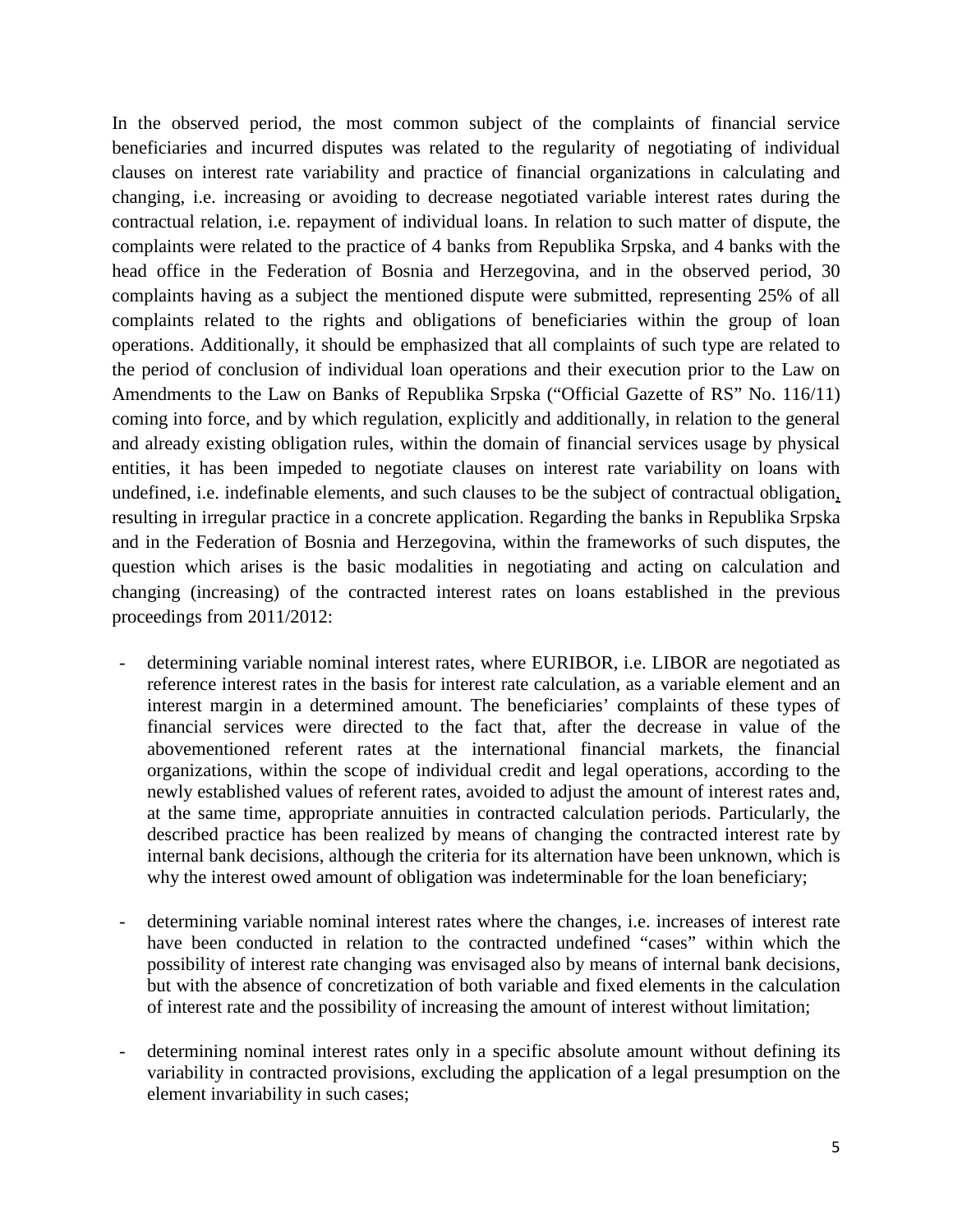- on one hand, determining nominal interest rates as variable and depending on the value of reference interest rates LIBOR, i.e. EURIBOR, and on other hand, with the variability clause exclusively in cases of the increase of negotiated reference interest rate, with an undefined possibility for the interest increase, and the problem of applying the rules of interpretation of bilateral onerous contracts.

Continuing in making statements, as a primary legal argumentation of the validity of the proceedings described, the approval of a beneficiary and autonomy of will of the contracted parties, as a general condition of the contract coming into being and one of the principles of the contractual law, expressed by a formal acceptance of a certain status of rights and obligations of the beneficiaries, a commitment of financial organizations to discuss such issues in the proceedings before the competent judicial authorities is still strongly expressed, and this kind of trend has been also noted in the previous reports. Taking into account stated complaints, with an earlier note that a certain number of beneficiaries has initiated appropriate court proceedings for the purpose of protection of their interests and that the first proceedings have been finalized before lower courts, in the course of this reporting period, the first verdict was made by a higher court in the favor of a loan beneficiary, which later became enforceable. In the course of the reporting period, 5 procedures of mediation between beneficiaries and providers of financial services were conducted; out of which 3 were finalized by settlements by means of which disputes under complaints were resolved.

In the proceedings related to other disputes belonging to a group of loan operations, the subject of a complaint or notice was mostly related to:

- the issue of occurrence and validity of additional claims requested from beneficiaries by financial organizations after the repayment of the main debt. Since 17 complaints were submitted regarding the above described dispute, it was stated that the reasons of such disputes were partially related to the enforcement of court decisions in the enforcement proceeding, and partially to the application of provisions related to the recognition of unrealized gains in a specific manner, which in legal terms does not relate to the factual calculation of interests as incidental receivables.
- disputable inclusion of beneficiaries in classification of assets items into a specific category.
- the usage of issued consents for the seizure of a portion of a salary and payment to a creditor after the termination of credit operations, without determining the compensation for the damage occurred. Also, the portion of issued consents is used in the prescribed enforcement proceedings, and in some proceedings, the earlier practice has been recognized, i.e. that such consents are used as a method of fulfilling the existing obligations from the loan, which we, from the viewpoint of the purpose and function of such consent, defined by the provisions of the Law on Enforcement Proceedings ("Official Gazette of Republika Srpska" No. 59/03, 85/03, 64/05, 118/07 and 29/10) for enforced collection of receivables based on the writ of execution and credible documentation, have assessed as the practice that should not be implemented.
- lack of will or the presence of misunderstanding when concluding loan operations,
- restructuring of existing obligations of loan beneficiaries to financial organization. In the work of organizational unit, if compared to the year 2012, in the observed period, an equal number of complaints or requests (in total 7) submitted by loan beneficiaries was recorded,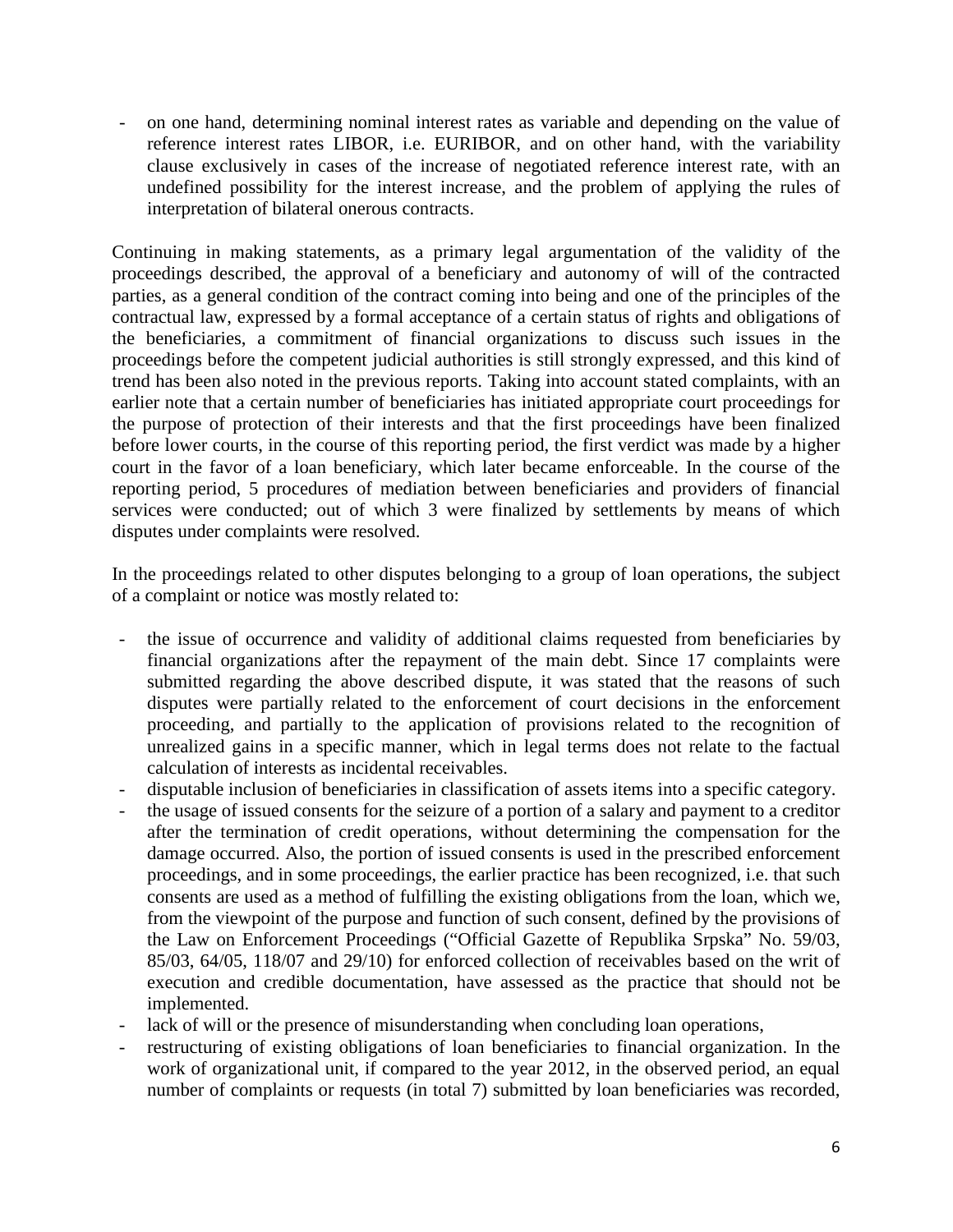where such complaints or requests were related to the rescheduling, restructuring or occurrence of delay in the fulfillment of their obligations towards financial organizations. Although the explanatory answers forwarded to the beneficiaries emphasize the obligatory application of the principle of autonomy of will in contractual law and the necessity of implementation of Agency's activities within the scope of its legal operations, and the obligations of financial organizations for the purpose of maintaining the stability of the banking system, our conclusion is that in the majority of such cases the fulfillment of contractual obligations indirectly deteriorates beneficiaries' living conditions, especially in cases where they fail to fulfill their obligations due to the reasons on which the beneficiaries have no influence or the same cannot be foreseen.

- conferring a security interest to the person who repays negotiated obligations towards financial organization,
- fee in case of loan prepayment by beneficiaries and other issues.

Starting from the manner of execution of our main tasks, respecting the principles of neutrality and intermediary character of proceedings, in arguing such complaints and notices, a high level of positive resolutions of disputes has been achieved in favor of beneficiaries, where we promote the requests regarding the issue of acceptance of legal or business - good practice argumentation by the financial organizations, and regarding the issue of court enforcement proceedings, explanatory answers and explanations are given in relation to the rights and obligations in such proceedings.

**b) Deposit operations**. In the reporting period, the lowest number of complaints and notices was related to the deposit operations. One complaint was submitted regarding the determination of an interest rate on the savings deposit in so-called "automatic" extension of contract validity on savings deposit, which was positively resolved in favor of a beneficiary, and one ill-founded complaint regarding the manner and method of calculating an interest rate on savings deposit. According to the number of complaints and cases of individual proceedings, it can be concluded that the implementation of legislation regarding the protection of beneficiaries has resulted in a lower number of disputes in relation to the usage of banking services in deposit operations.

**c) Payment transactions**. The largest number of complaints regarding the payment transactions was related to disputable cases regarding the issuance and usage of payment orders by beneficiaries, and on such basis to the regularity of transactions performed in terms of the provisions of the Law on internal payment transactions ("Official Gazette of RS" No. 52/01), and in such transactions an inadequate relationship of employees performing certain operations directly with the beneficiaries is still noticeable, as well as insufficient knowledge of general rules regarding the legal character of a mandate, which in all aspects is subjected to the prescribed legal regime of mandate contract. One part of complaints was related to the adequacy of beneficiaries' classification, i.e. guarantors when classifying assets items into a certain category, in terms of by-laws issued by the Agency. In this part, it can be noted a certain degree of irregularities or non-expediency in the implementation of the Decision on the Central Registry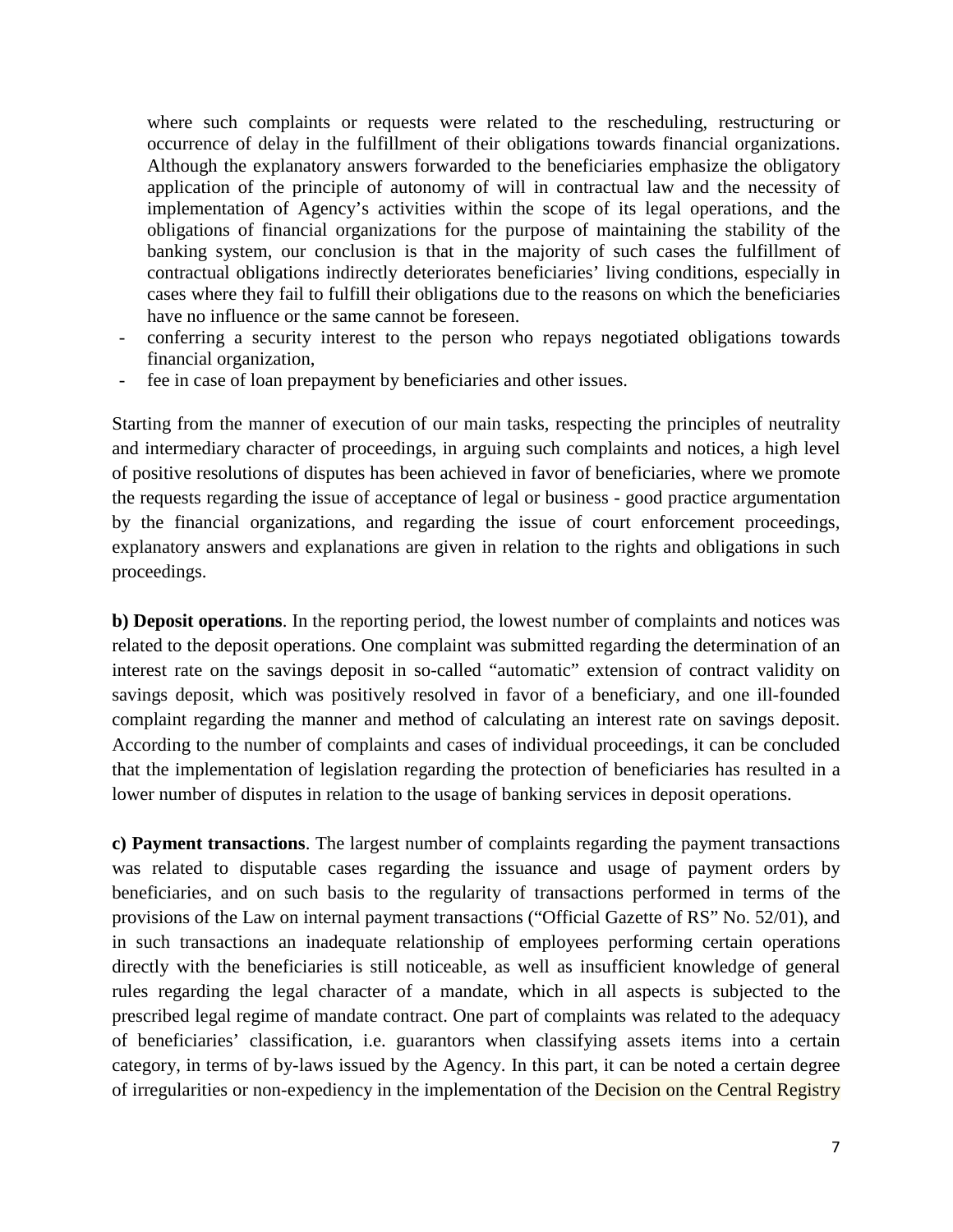of Credits of Legal and Physical Entities in Bosnia and Herzegovina ("Official Gazette of BiH" No. 92/11) by financial organizations, arising from inefficiency and registration of receivables which are according to an absolute amount of low value, but according to the effects and limitations product of registration in the Central registry of loans the same as the receivables of higher volume.

In the reporting year, two proceedings were conducted regarding the operations of international payment transactions, and other disputes were related to the irregularity of keeping and recording of balance on various beneficiaries' accounts, provision fees and fees per accounts were no activities were performed by the owners or per tariff whose application was not negotiated, and causing of additional costs for financial service beneficiaries.

**d) Electronic payment instruments**. The subjects of complaints related to the issuance and use of electronic payment instruments were disputable issues on the validity of financial organization receivables emerging due to the use of such instruments by beneficiaries or non-functioning ATMs of the organizations that are the issuers of electronic payment instruments, as well as disputes related to the refund by an issuer in the mentioned cases. In the proceedings of filed complaints what was found as the most important is the existence of mechanism for proving of regularity of transfer of cash funds by ensuring technical possibilities of dislocated management and supervision of regular functionality of the performance of system elements. In this area of financial services, in a certain number of financial organizations we found irregularities regarding the non-existence of a contract in a written form which is mutually concluded by a beneficiary and issuer of electronic payment instruments, and such obligations was prescribed by the Law on Consumer Protection in Bosnia and Herzegovina ("Official Gazette of BiH" No. 25/06) and the Law on Consumer Protection in Republika Srpska ("Official Gazette of RS" No. 6/12), although such complaints were resolved in favor of beneficiaries.

**Other complaints**. In cases of other complaints and notices, the subject of disputes was still mostly related to the issues part of the court enforcement proceedings for the purpose of forced execution of financial service receivables, in terms of the Law on Enforcement Proceedings. As we already indicated, in a formal sense, the Agency, i.e. the Ombudsman has no authority to act in terms of subjects of complaints, however the beneficiaries were given explained answers and statements related to the rights and obligations of beneficiaries and providers of financial services appearing as parties in the enforcement proceedings. The most frequent issues, which will be subject of discussions within juridical institutions, are related to the validity of undertaking enforcement measures, lack of undertaking of such measures against the assets of a main debtor, separate proceedings against debtors and guarantors although with the same or almost the same legal and factual basis after the delay has already occurred and although it is about main or secondary obligations, delivering and manner of implementing the decisions on execution, manner of acting of executors for the purpose of opposing the enforcers' request and the volume of financial service receivables as an enforce which is frequently in no position to prove that the guarantor has been informed on the delay of the main debtor.

In the reporting period, it can be stated that the measures and activities of financial organizations related to the notice of co-contractor who is in delay have been intensified, and in connection to that the number of complaints related to the amount of fees for issuance and sending of written notices has been increased, which also includes the validity of calculation of such beneficiaries'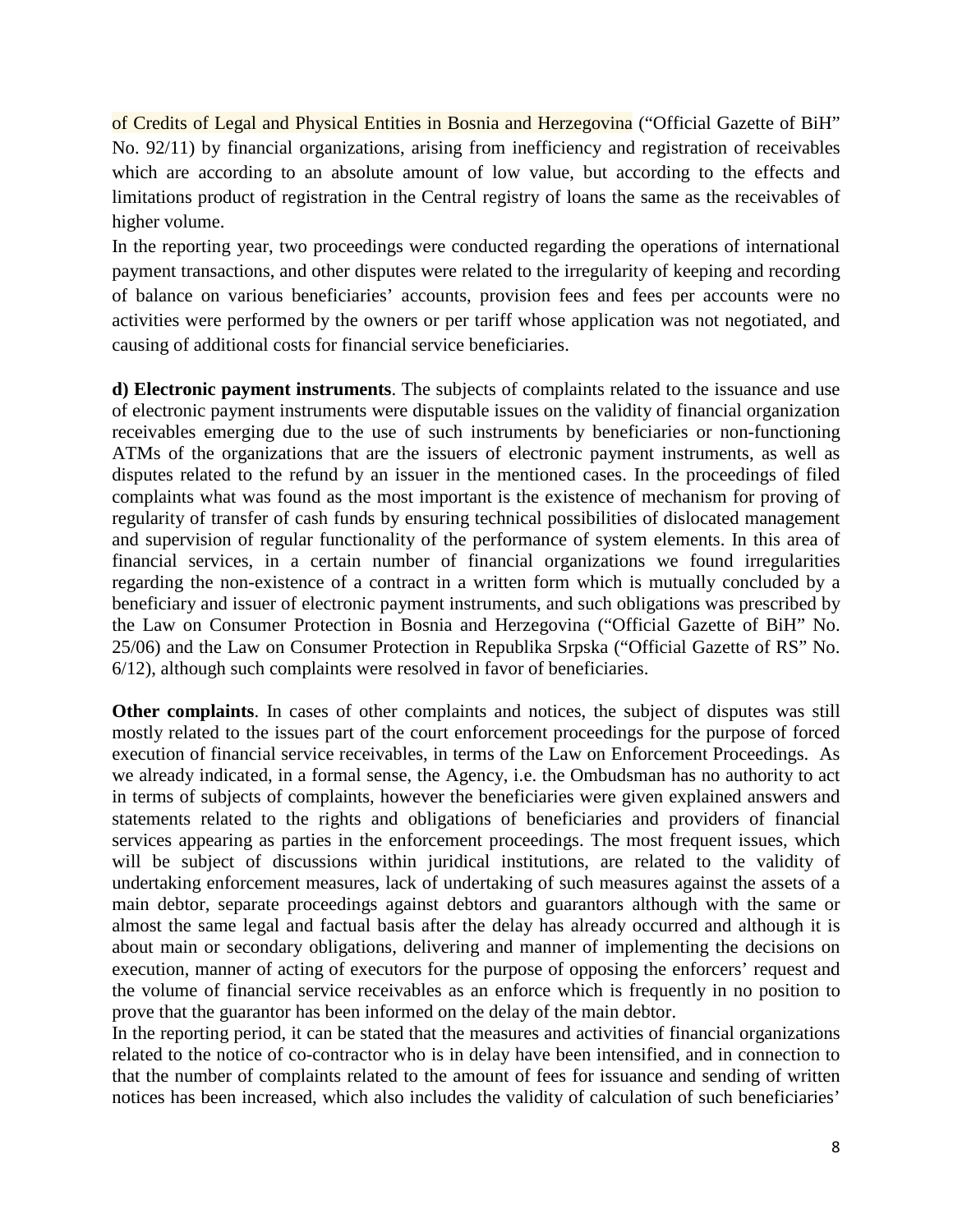debts made by financial organization, from which it can be concluded that the organizations of the banking system make profit on such basis, although except the disputable legal aspects of such activity, according to the objective criteria the real generated expenses are not as high as the amounts of calculated fees. Taking as a starting point a similar basis, the part of complaints was also related to the unjustified measures undertaken by financial organizations against debtors for the purpose of collection of their receivables, and which include frequent phone calls directed to the debtors during the day and in the evening.

In terms of the bill of exchange issues, within the examination of individual activities and received complaints, the following has been noted, primarily in the microcredit part of the banking system: the structure of financial organization's b/e receivables in disputable amounts and issuing bills of exchange in order to secure loans and their usage, especially in cases where no guarantee contract exists, where persons would guarantee the fulfillment of assumed obligations and initiation of enforcement proceedings based on such authentic documentation, which in return has certain consequences considering a more strict legal regime the b/e debtors are subjected to, while a certain number of complaints was related to the unauthentic signature of the b/e debtor.

In this reporting period, a smaller number of complaints has been received related to the activities of the Republic of Srpska Investment-Development Bank (IRBRS) a.d. Banja Luka related to the payment of default interests resulting from the breach of apartment repurchase contract, concluded by citizens with Republika Srpska Housing Fund, managed by this institution. Namely, default interests were claimed by the IRBRS after the fulfillment of obligations stemming from those contracts, although we have no knowledge regarding the resolution manner of these issues. Nevertheless, the submitters of such complaints were referred to competent authorities and relevant material regulation by means of explained answers, although there is no basis for our actions in terms of these complaints, since the Agency has no authority of acting upon such complaints.

**Complaints of persons who personally ensure the fulfillment of obligations.** In the observed period, the largest number of complaints of such persons, complaints of guarantors in general, was related to the irregularities in the procedures of loan and micro credit approval by the financial organizations and determining responsibilities for possible omissions and malpractice, the conditions for loan approval concerning the credit status of both loan beneficiary and guarantor in terms of obligations fulfillment, and in that sense, possible authority abuse, signature validity, the validity of the receivables themselves and activities undertaking in the procedure of their enforced collection, inclusion of such persons when classifying assets items in a certain category and failing to notice the guarantor regarding the delay of the main debtor.

Here, it should also be noted that in a certain number of cases, such complaints' basis indicates the illicit acting of certain persons at the financial organizations, therefore, starting from their nature and characteristics set forth, the beneficiaries are informed, by means of explained responses, that the act of determining the presence of certain facts or liabilities is possible only in specific procedures conducted by authorized judicial institutions, primarily due to the necessity of conducting prescribed procedure for adopting binding decisions when determining the basis of responsibilities of legal entities that are prescribed by law, and the subject of mediation procedure in terms of established public interest and legal and by-law regulations may only be the requests used freely by the parties. With regard to single cases of the mentioned issues, which would have a character of so-called previous issue, one supplement of earlier information was delivered to the competent judicial body under which the procedure was suspended due to the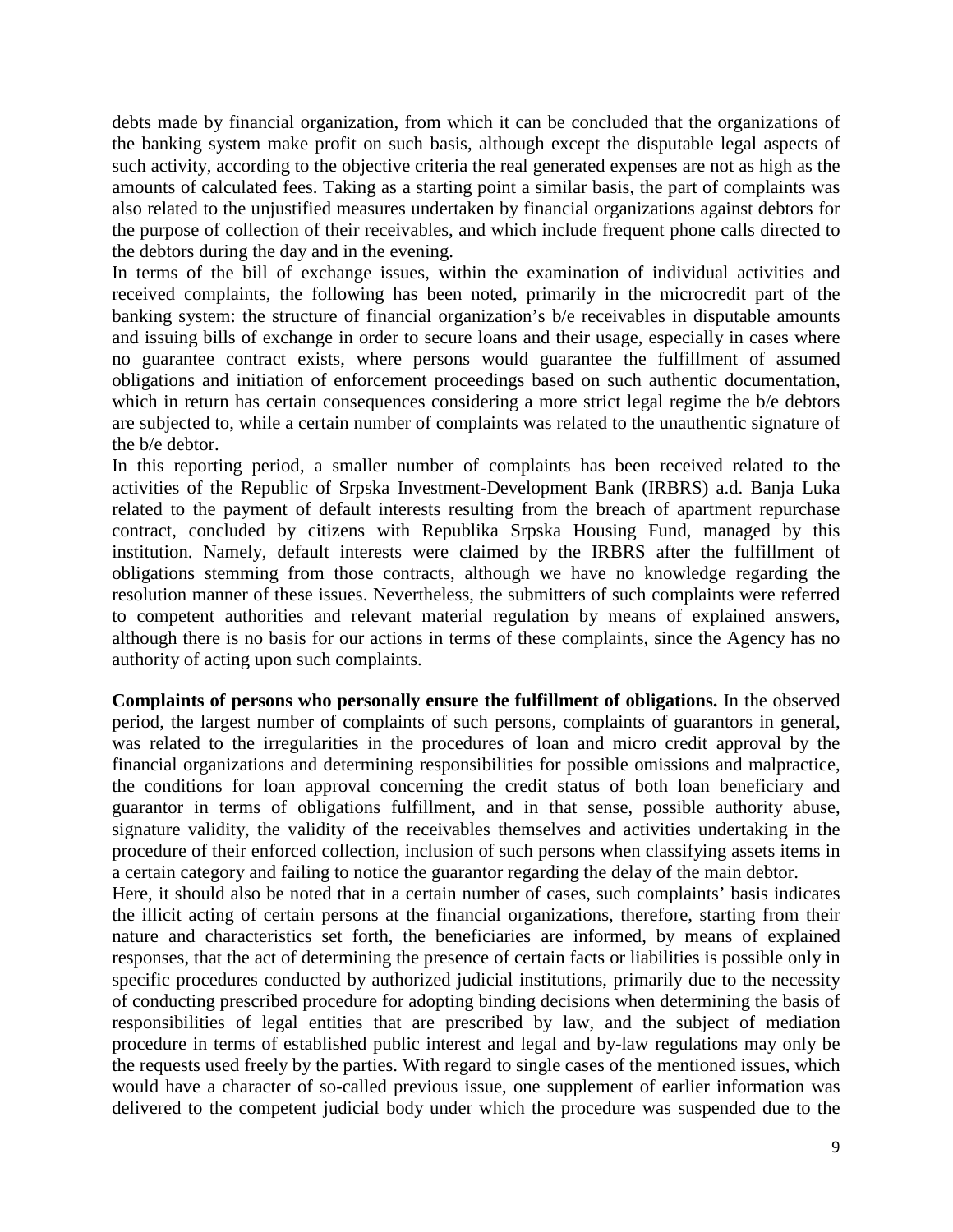obsolescence of prosecution, after stating the facts in the procedure under filed complaints, which confirms the adequacy of procedural principle that the issues, which are independent legal matters, should be discussed before competent courts or other bodies, with the aim to enable possible resolution of the disputed complaints in order to ensure financial service beneficiaries' protection.

Notwithstanding the issue of changing of interest rate on loans in repayment, during the period prior to the changes in legislation, what is notable is the decrease in number of other disputes, which deal with the property issues, and for which the financial organizations have primarily consigned to discuss in the proceedings before the competent courts in the previous period.

## 2.2.Queries and requests by beneficiaries of financial services

In addition to discussing and acting on received complaints and notices of beneficiaries, up to December 31, 2013, the Ombudsman, per standard and electronic mail, phone calls and directly through parties, has received 156 different queries or requests concerning explanation, opinion or instruction related to the rights and obligations of financial service beneficiaries and different financial products, and the application of the norms of material law in and beyond the field of beneficiaries' protection, for which, explained responses in the form of recommendations, instructions or opinions were given. Furthermore, within the same period, the following was received: 6 queries by providers of financial services (including organizations with head office in the Federation of Bosnia and Herzegovina) for which explained responses were also given, 2 reports with a specific subject which do not represent complaints in a legal and formal sense, and 6 queries by legal entities for which explained responses were also given.

### **Number of queries per providers of financial services**

| <b>Providers of financial services</b> | Number of queries and percentage |
|----------------------------------------|----------------------------------|
| <b>Banks</b>                           | 114 (70%)                        |
| Microcredit Organizations              | 30 (19%)                         |
| <b>Leasing Providers</b>               | $1(1\%)$                         |
| Saving-Credit Organizations            | $0(0\%)$                         |
| Other                                  | 11 $(7%)$                        |
| <b>TOTAL</b>                           | 156 $(100\%)$                    |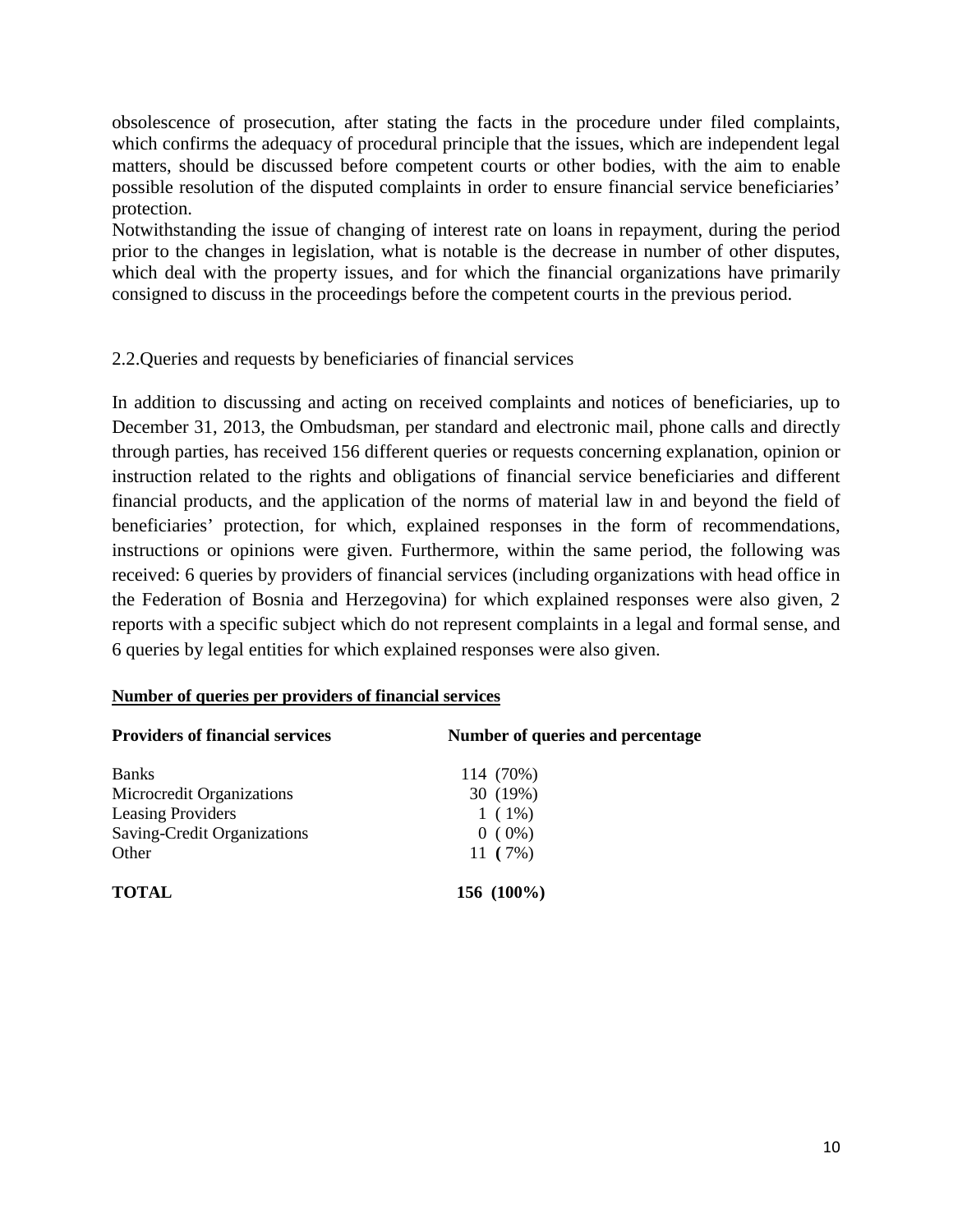



In the observed period, most of the operational time of this organizational unit within the Agency was used for the purpose of informing on the rights and obligations of beneficiaries and providers of financial services but less in a sense of promotion, taking into account resulting effects of individual cases, primarily through direct contact with parties, and significantly via email and phone calls. According to the statements by beneficiaries and other persons who have contacted us for the purpose of obtaining necessary answers, opinions or explanations, the execution of informing tasks helps them to more accurately and fully understand their rights and obligations while at the same time respecting them in the process of decision making in financial service usage. At the same time, the broader promotion of key rights, obligations and institutions was conducted, therefore, in that sense, as seen in the graph above, the positive trend of decrease of number of beneficiaries and other persons who contacted us for the purpose of obtaining necessary answers regarding such institutions has been continued in 2013. However, this reporting period was still continually labeled with a low level of awareness and knowledge, among the majority of beneficiaries of financial services, on the rights and obligations formed due to entering into contractual relations with financial organizations or by issuing certain documents, thus, the planned activities for the improvement of financial education of beneficiaries are undertaken within the Agency.

In this period, the query in connection with the leasing service was related to the activities of the leasing provider with its head office in the Federation of Bosnia and Herzegovina.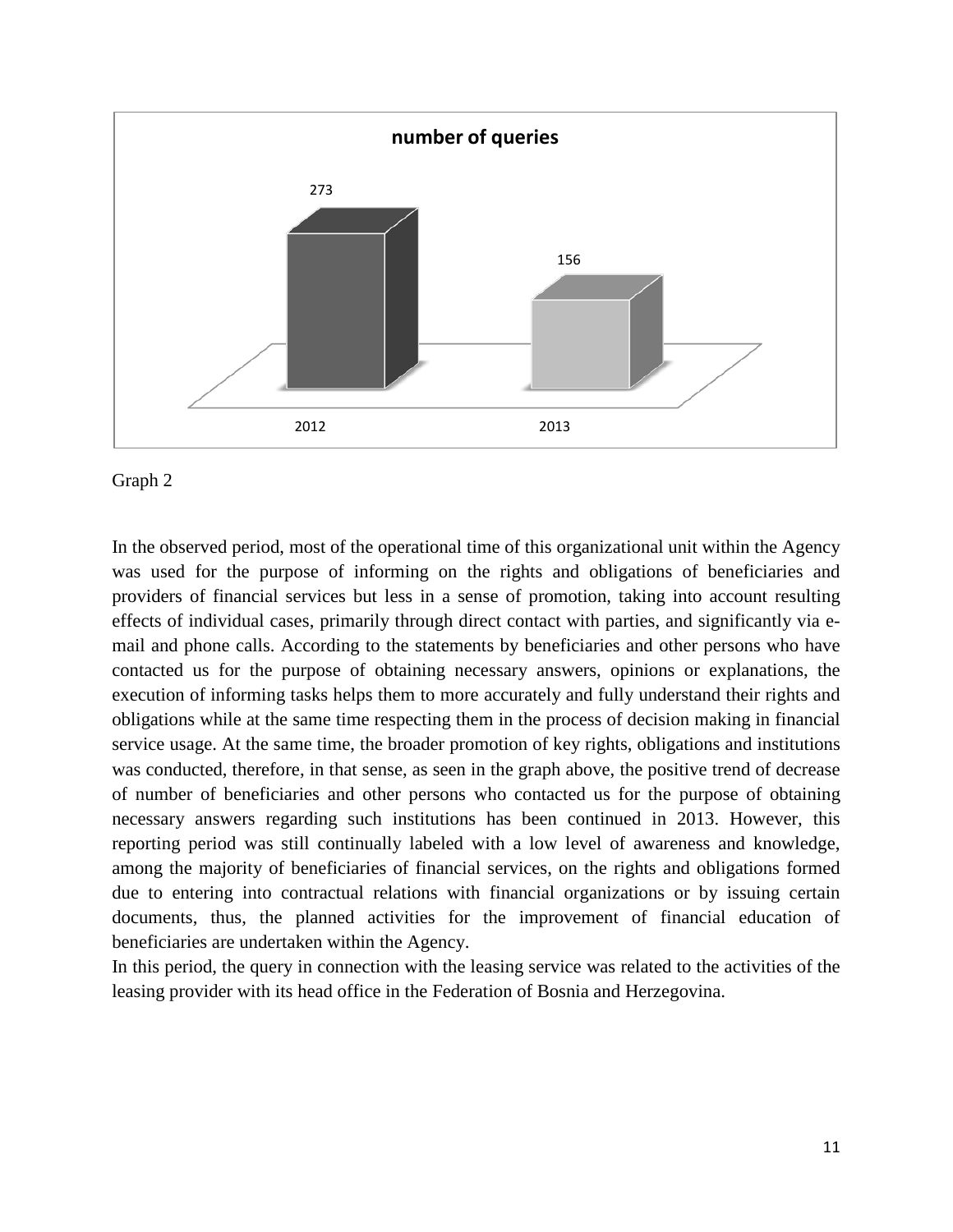### **3. Improvement of regulatory framework**

Upon the request from the Ministry of trade and tourism of Republika Srpska, the representatives of the organizational unit of Ombudsman for the RS banking system, part of the Banking Agency of Republika Srpska, as members of a working group, participated in drafting of the Program for Consumer Protection in Republika Srpska for 2013/14, in which, the proposal of planned activities in the field of consumer protection – protection of financial service beneficiaries was included for the stated period.

### **4. Education**

In March 2013, the employees attended the educational seminar "Modern solutions in debt restructuring", organized by the Academy for banking and finance in Belgrade, with the aim of familiarizing with international models of approach to financial and operational restructuring and with dilemmas in the application of new regulations on consensual financial restructuring, primarily of enterprises in the Republic of Serbia.

In November 2013, the employees attended the educational seminar "Security interests in banking", organized by the "АБФ Едукација и консалтинг" д.о.о. Belgrade, which is an institution dealing with professional training in the field of finance, with the aim to exchange practical knowledge and experience on the issues that are subject of disputes between beneficiaries and providers of financial services, and familiarizing with new solutions in the enforcement proceedings in the Republic of Serbia.

In December in Banja Luka, the employees participated in the work of a round table in the organization of International Finance Corporation in Bosnia and Herzegovina "IFC study on the citizens' indebtedness in 2013, and presentation of study results on the potential of microcredit sector in Bosnia and Herzegovina", during which, presented statistical data was discussed.

### **5. Cooperation activities with other organizations in order to improve the framework of protection of beneficiaries of financial services**

- 5.1.Within the framework of cooperation with the International Finance Corporation (IFC) in Bosnia and Herzegovina, the Ombudsman took part in a two-day seminar – workshop for the employees in local self-government and agencies which provide pro bono legal assistance "Pro bono financial advising and representing of heavily indebted citizens", which was organized by the IFC and held in Jahorina in December, 2013, where the results of work of organizational unit in the previous period were presented, as well as current issues in this field.
- 5.2.Within the framework of cooperation for the purpose of strengthening the consumer protection in the banking sectors, micro-financing and insurance, the Ombudsman took part in a two-day conference "Current issues from the area of insurance and banking", which was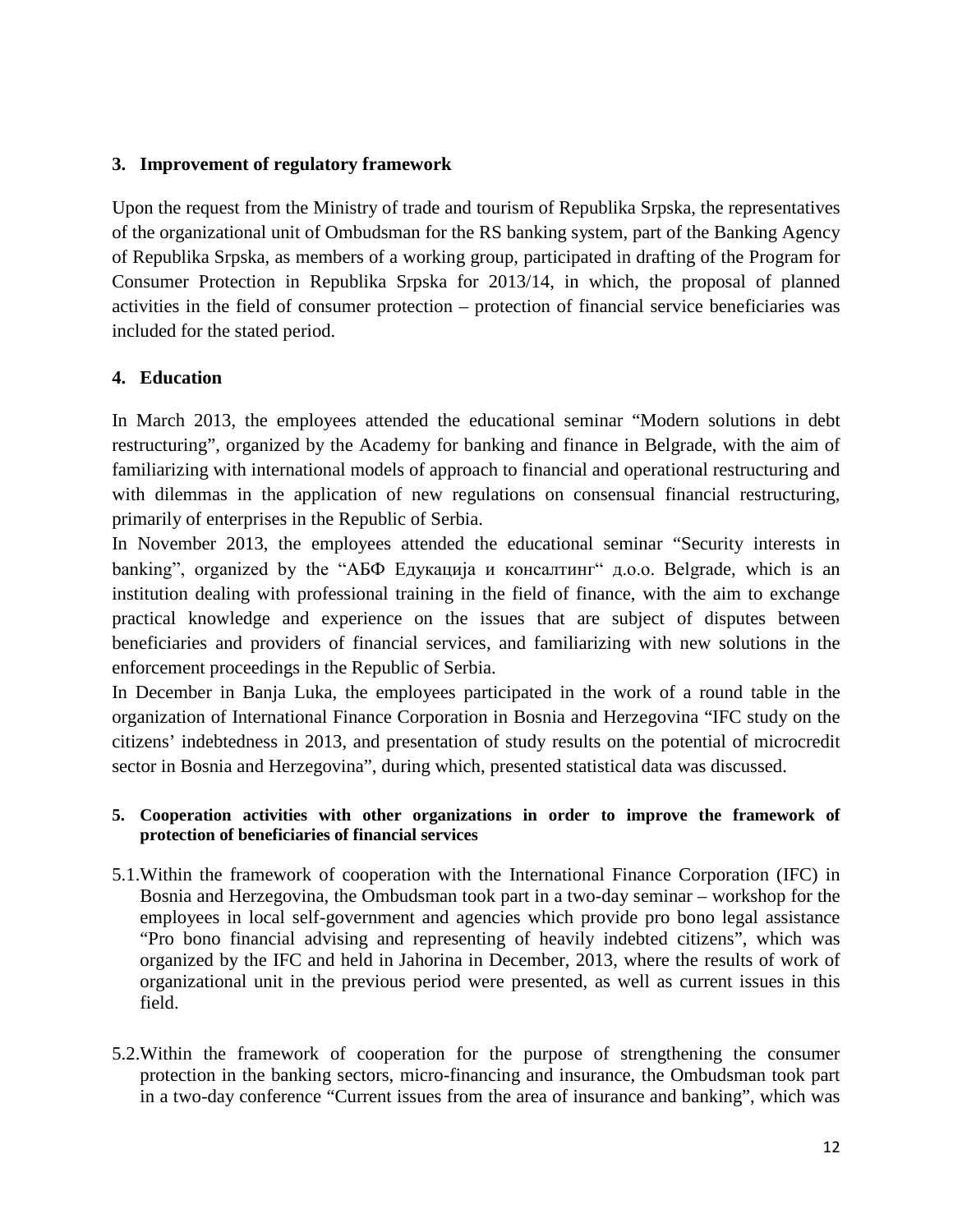organized by the RS Associations of Economists "SWOT" and held in Banjlauka in May, 2013, where the results of work of organizational unit in the previous period were presented, as well as current issues in this field.

- 5.3. The Ombudsman took part in a one-day conference, organized by the Association for Consumer Protection "DON" from Prijedor, and in partnership with the Ministry of trade and tourism of Republika Srpska.
- 5.4. As a member of the International Network of Financial Services Ombudsman Schemes, upon the invitation of this organization, the Report of the Ombudsman for the banking system of Republika Srpska for the year 2012, has been accepted and published by the INFO Network bulletin for the November issue. INFO Network brings together Ombudsmans from the field of financial services from 40 countries and other bodies and structure, and is established with the goal to improve all aspects of expertise and mechanisms of off-court settlements between beneficiaries and providers of financial services.

In cooperation with various media (3 TV stations, 3 radio stations, 1 newspapers published once in two weeks, 1 internet portal and various daily newspapers), at their request, the answers to the questions related to the protection of beneficiaries of financial services were given many times.

## **Conclusion**

a) Throughout the experience and practice in the hitherto work of the Ombudsman's organizational unit, the execution of function of protection of rights of financial service beneficiaries in Republika Srpska, which is altogether specific and a complex one, has been continued, and the effects are reflected in the savings plan of material, personal and other public resources that are established through an alternative off-court resolution of disputes, and also by means of harmonization of attitudes and in a peaceful manner.

b) In the reporting period, the decrease was noted in a number of complaints regarding the practice of providers of financial services in calculating fees for loan prepayment and intensification of all activities regarding informing of beneficiaries on the changes of conditions for financial service usage. Still, we can notice a certain number of cases in which beneficiaries withdrew from further procedure in an earlier period since they represent legal affairs in which financial organization must undertake certain measures for the purpose of collecting its receivables, ultimately by means of enforcement, although according to available data such withdrawals are result of other reasons too. In the reporting period, we can note the decrease of number of complaints upon the subjects which, in the period prior to the amendments to the Law on Banks of Republika Srpska from the year 2011, were majorly the subject of disputes, and regarding the application of new regulation the procedures are conducted and recommendations are being issued to the banks from the Federation of Bosnia and Herzegovina operating in Republika Srpska. Regarding an inadequate application of the regulation above mentioned, only a few complaints were submitted, majorly related to the fees for loan prepayment, fees and